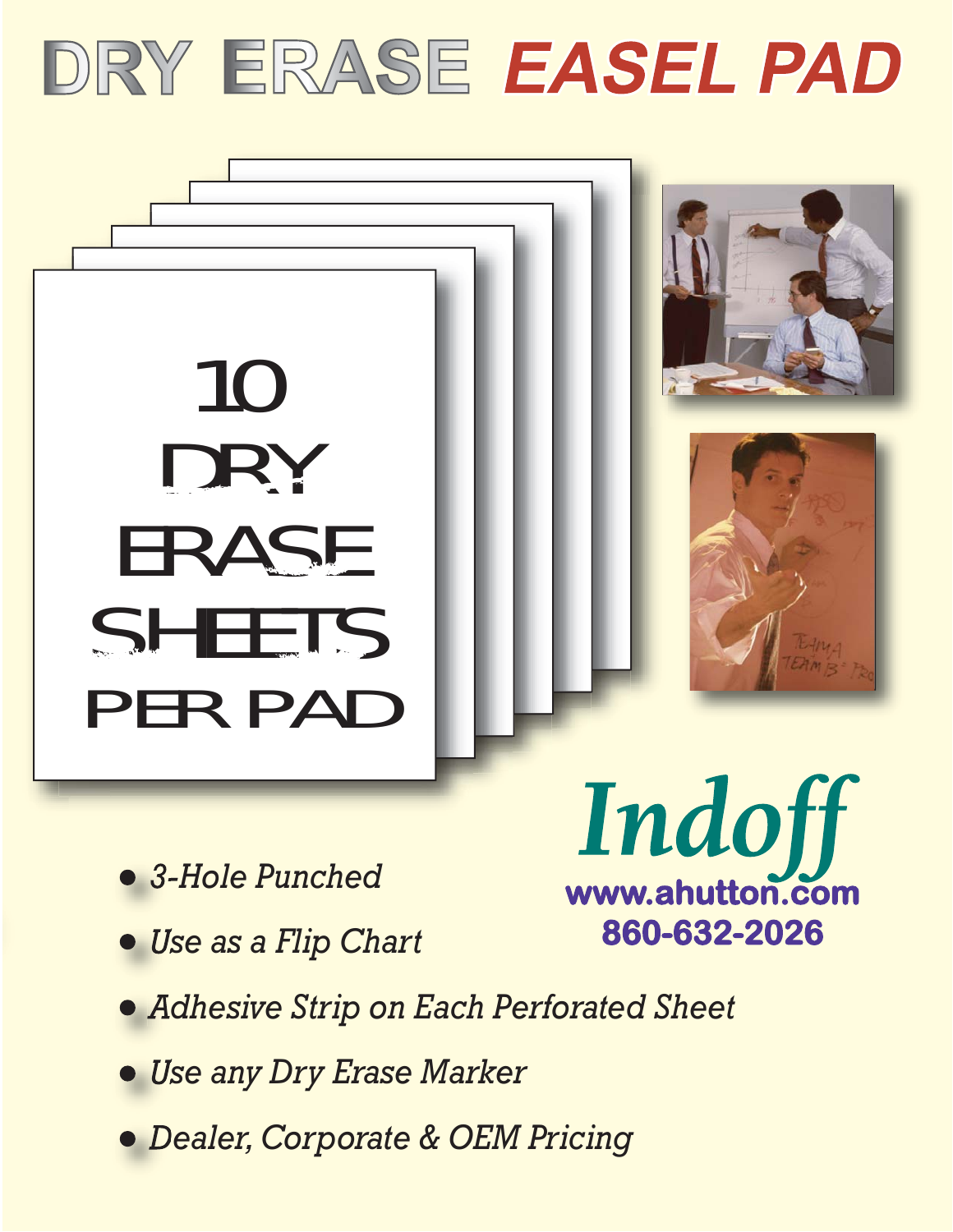

# **Make your easel a Flip Chart & a Dry Erase Board!**



- Fits most easels
- 25" wide by 30" tall
- Header is 3-hole drilled for easy mounting on easel.
- Write on, Wipe Off
- Reusable easel pad
- Saves paper
- Erases cleanly
- Lightweight

DRY ERASE EASEL PADS  $*3$  Holes for easels \* Self-stick for walls \* Recycle information by using a flip chart. A Green Product In stock now, ready to ship.

When used on your easel - you can reuse the page over & over again. It saves paper. It comes with 3-holes drilled in the header to fit easily onto your easel. *Be Green Save Paper!*

> Flip Chart Use 10 sheets make a great Flip Chart! Save time - keep information on sheets and modify sheets using dry erase

## <sup>2</sup> *Schools - Conference Centers - Classrooms - War Rooms -*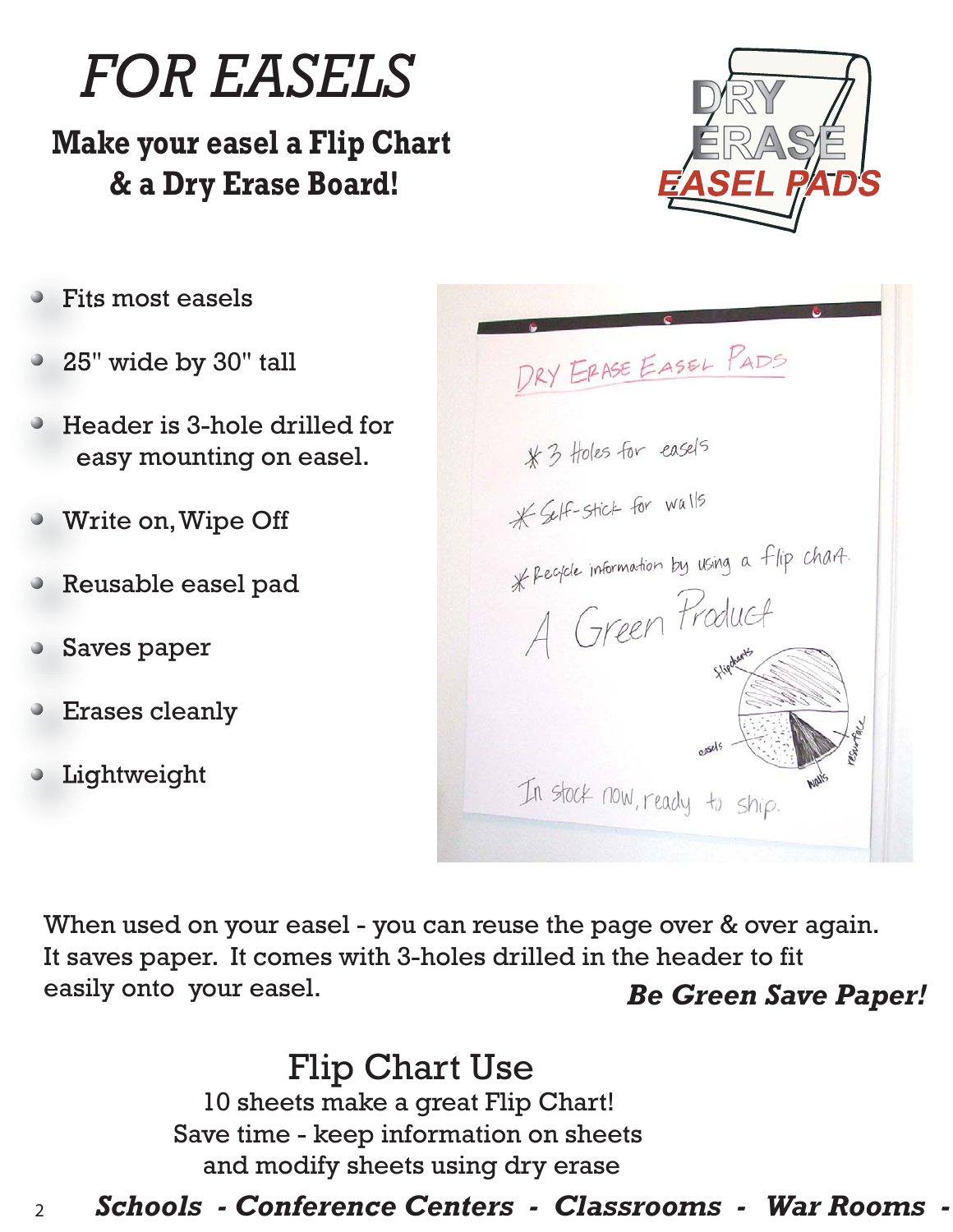# *FOR WALLS* **Self-Stick Adhesive Backing on Each Sheet!**

- Sheets perforated below header
- Sheets have a self-stick strip on the back
- Adheres to walls, doors and other smooth surfaces
- Adhesive leaves no residue
- Sheets can be cut down to smaller size
- Convienent and protable



Use the sheets anywhere you would like to have a dry erase board without punching holes in the wall. Use the sheets to surface old boards and chalkboards. Put sheets up around the room for an instant conference or brainstorming sessions. Sheets roll-up for storage and portability.

Anyplace there is a flat surface you can create, in an instant, a **productive and useful dry erase room.**





<sup>3</sup> *- Meeting Rooms - Hotels - Offices - Impromptu Gatherings*